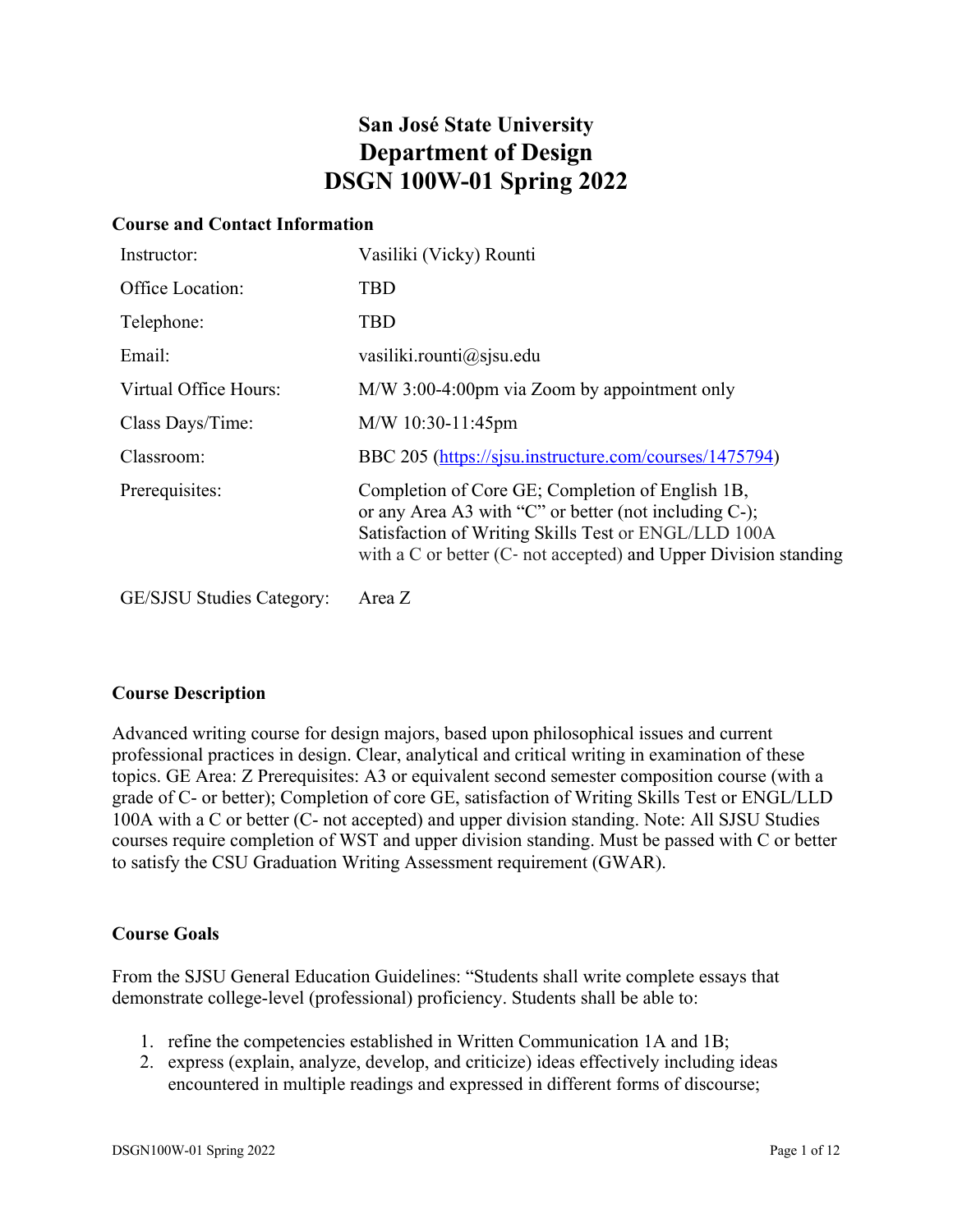3. and organize and develop essays and documents for both professional and general audiences, including appropriate editorial standards for citing primary and secondary sources."

# **Course Learning Outcomes (CLO):**

Upon successful completion of this course, students will be able to:

- 1. write with an understanding of the connection of writing to creative process, critical thinking, and design thinking.
- 2. write correctly, clearly, and concisely.
- 3. develop a concept or thesis and advocate for it with a well-structured, well-reasoned argument.
- 4. organize and develop different types of design writing such as descriptions, critiques, reviews, persuasive arguments, and professional documents.
- 5. proof-read, comment, and critique the writing of others.
- 6. understand and be comfortable with the dynamics of collaborative writing as a part of design thinking.

#### **MYSJSU Messaging and Contact Information**

Course materials such as syllabus, handouts, notes, assignment instructions, etc. can be found on Canvas Learning Management System course login website at http://sjsu.instructure.com . You are responsible for regularly checking with the messaging system through MySJSU on Spartan App Portal (http://one.sjsu.edu) to learn of any updates.

You can contact me via **email:** vasiliki.rounti@sjsu.edu, **or Slack (**Use this link to join Slack: https://join.slack.com/t/dsgn100w-01/shared\_invite/zt-tekb5a8j-24ko7LfGWY6H3NqaX02zgQ)

I am available on the following days and times:

#### **M/W 3:00pm-7:00pm**

#### **T/Th/F 9:00am - 7:00pm**

#### **Virtual office hours M/W 3:00pm-4:00pm (by appointment only) You can book**

**appointments via Canvas if you go to the Calendar found on the left blue sidebar.**

I usually reply within 1 hour after receiving your messages. It might take longer for me to respond to emails and messages on weekends. Be sure to edit your Canvas profile to configure when and how to receive notifications.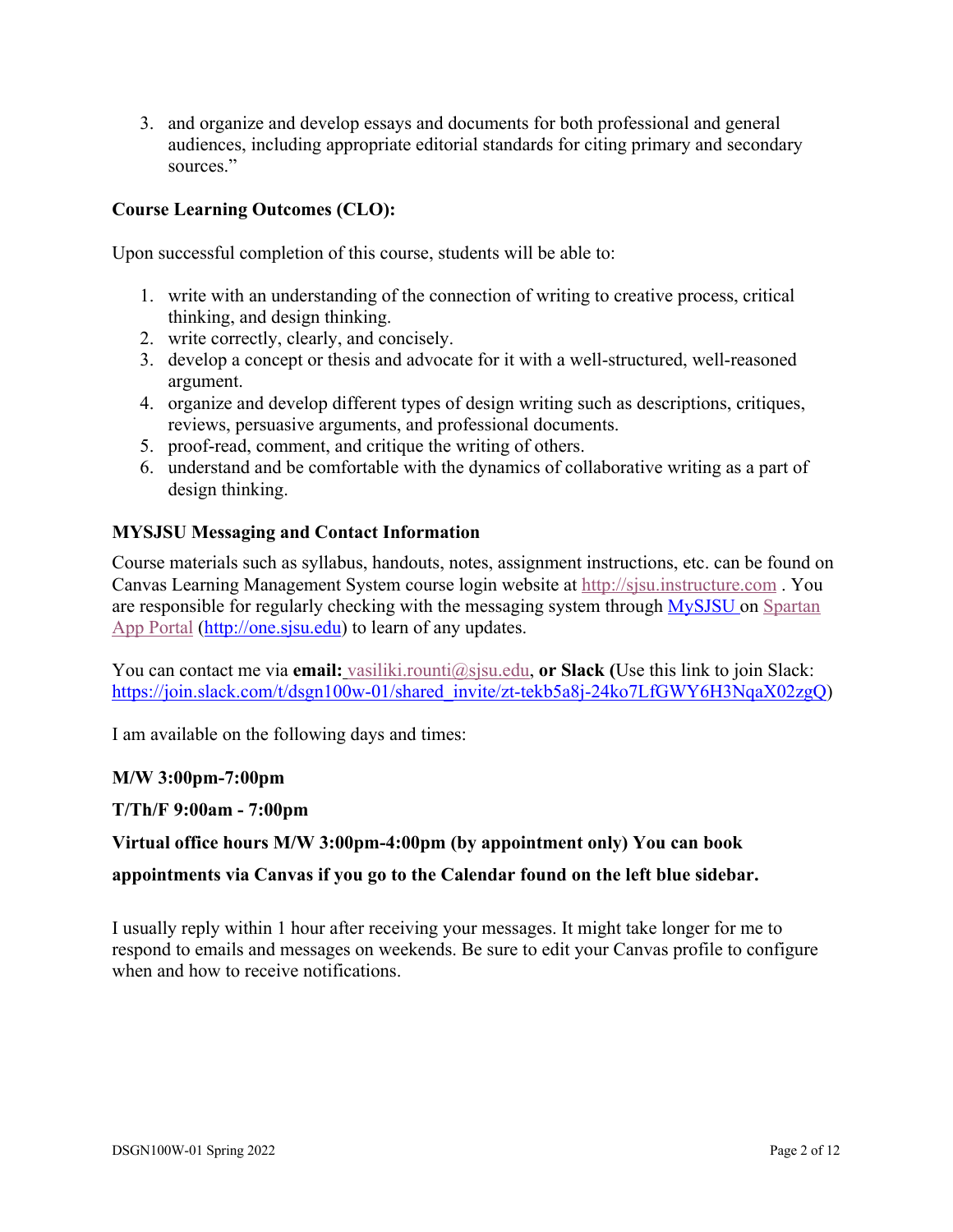### **Texts/Readings**

#### **Textbook (Optional)**

*The Everyday Writer*, Andrea Lunsford, Bedford/St. Martin Press: ISBN-13: 978-1457600043, ISBN-10: 1457600048.

#### **Other Readings**

There will be individual weekly readings in the form of pdfs, and/or web links sent electronically and made available online through the *Canvas* course website.

#### **Other technology requirements / equipment / material**

- 1. Microsoft Word 2008 or later. Work written in any other word processing software, delivered in any format other than .doc, .docx will not be accepted. **NO pdf files will be accepted for Canvas assignments.**
- 2. Adobe Acrobat Reader or Preview.
- 3. Adobe Spark and/or Google Slides.

#### **Library Liaison**

Gareth Scott Librarian for Art, Art History and Design gareth.scott@sjsu.edu Phone: (408)-808-2094

#### **Course Requirements and Assignments**

**−** *Lectures and discussions based on readings or videos:* Students are expected to participate in all in-class activities such as discussions, in-class writing activities and/or group work. **−** *Projects:* There will be three major projects for this class. For the completion of each project revisions and rewriting will be employed. After your first draft, you will revise and rewrite before the final draft submission. Revisions and rewrites will also occur after each peer review, and after each review by the instructor.

**−** *Peer Reviews:* All work will be peer reviewed. General comments in the categories of Content, Organization and Language are made at the bottom of the page. Text specific comments are made using the "Comments" tool on the MS Word "Review" tab or the Pages toolbar. Do not make corrections for your peer, but point out errors and issues. You can certainly suggest remedies, but no one learns if someone else fixes things for them. The second draft of each project will be exchanged with a classmate to review, comment, mark up, and send back. You will be evaluated and graded on reviewing, as well as on writing. The instructor will provide the first review and the final review. In total, there are three reviews and three versions of the text.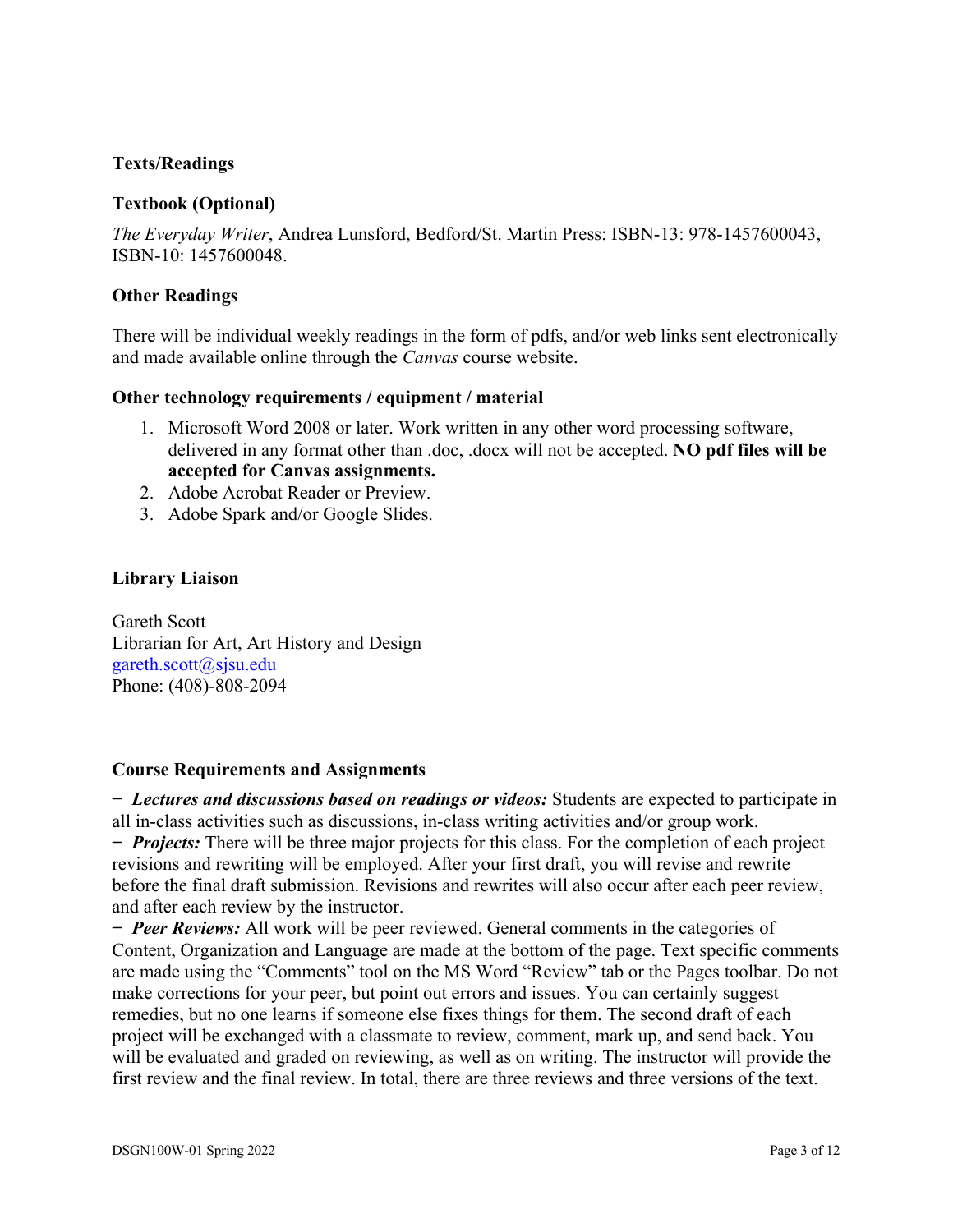**−** *Discussions:* In addition to peer review and editing, there will also be discussions on questions posed by the instructor on Canvas. You will have to provide your answers, as well as comment on at least one of your classmates' answers.

*− Reflections:* At the end of each project a personal reflection on the students' progress for each project will be submitted on Canvas.

**−** *Progress Reports:* Progress reports will be submitted at the end of each week during the 3rd Project.

**−** *In-Class Short Writing Projects:* Short writing activities will take place during the semester for which students will be placed in small random groups and work together to create either a piece of writing and/or a short presentation.

**−** *Participation***:** Students earn participation points from peer review participation, writing activities, and short writing projects.

*− Final presentation:* There will be one final, group presentation at the end of the semester.

Success in this course is based on the expectation that students will spend, for each unit of credit, a minimum of 45 hours over the length of the course (normally three hours per unit per week) for instruction, preparation/studying, or course related activities. Other course structures will have equivalent workload expectations as described in the syllabus.

|                                    | <b>Points</b> | Percentage |
|------------------------------------|---------------|------------|
| <b>Resume/Cover Letter</b>         | 30            | 15%        |
| <b>Product Review</b>              | 30            | 15%        |
| <b>Manifesto</b>                   | 40            | 20%        |
| <b>Final Presentations</b>         | 10            | 5%         |
| <b>Peer Reviews</b>                | 30            | 15%        |
| <b>Discussions</b>                 | 15            | 7.5%       |
| <b>Reflections</b>                 | 15            | 7.5%       |
| <b>Progress Reports</b>            | 15            | 7.5%       |
| <b>In-Class Writing Activities</b> | 15            | 7.5%       |
| <b>Total</b>                       | 200 points    | 100%       |

#### **Grading Information**

#### **Evaluation (Grading) Criteria**:

**− Content:** except for the first project, inclusion of: title, thesis (or theses), fulfillment of assignment, fully covers subject with sufficient and appropriate content, concept and well supported arguments, revisions.

**− Organization:** outline and content structure, logical development, introduction and conclusion.

**− Language:** use of standard English, grammar, syntax, spelling, punctuation, well-structured sentences and paragraphs, choice of words, use of rhetorical and literary devices like metaphors, similes, alliterations etc.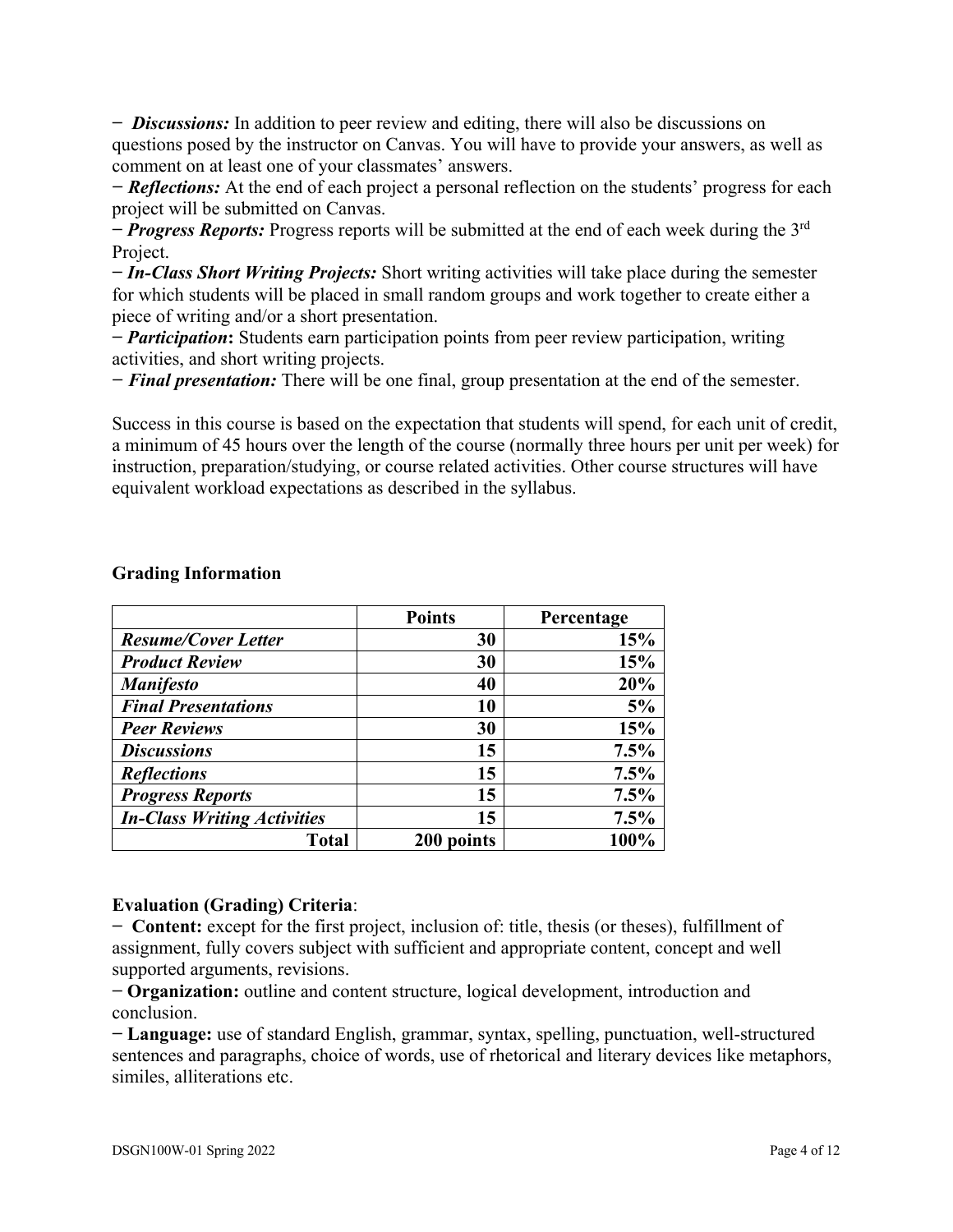| $A^+$             | 98-100  | $B+$         | 87-89.9 | 77-79.9 | $\overline{D}$ | 64-69.9 |
|-------------------|---------|--------------|---------|---------|----------------|---------|
| $^{\mathsf{I}}$ A | 94-97.9 | $\mathbf{B}$ | 84-86.9 | 74-76.9 |                | 60-63.9 |
| $A-$              | 90-93.9 | $\cdot$ B-   | 80-83.9 | 70-73.9 |                | - 60    |

#### **This course must be passed with a C or better as an SJSU graduation requirement**.

Conventional rounding methods are used for grading (From 0.01 to 0.04 I round down and from 0.05 to 0.09 I round up)

If your total percentage at the end of the semester is 93.94% that rounds down to 93.9%, which is an A-. I won't be rounding up to 94!

**Important Note:** If you **self-placed** into this course using the guided self-placement process, please be advised that you are expected to be a strong academic writer for 100W level courses. This course focuses on helping you improve your writing skills using topics and materials related to design disciplines and does not teach basic writing skills such as grammar and syntax. If your project scores are low, it is an indication that you may need outside support to pass this class (e.g. meet regularly with a Writing Center advisor etc.) If you don't think that your writing skills are at the level that this class requires, you might also consider enrolling in LLD/ENGL 100A. Please talk to me privately, and immediately, if you have concerns about your writing skills.

#### **Assignment and Revision policy:**

There are two drafts and one final paper form each major writing project – **three** total per project. Peer reviews will be conducted online. (Note that peer review mark-ups are part of your own final grade.) You will upload to *Canvas* as an attachment your 1<sup>st</sup> draft to the instructor by the designated deadline. This draft will be reviewed, marked up, given a preliminary grade, and handed back. You will then revise and rewrite based on the comments and turn it in via *Canvas*  by the designated deadline, according to the format under "Assignment Format and Protocol" below. Do not wait until the last minute to deliver your assignment to *Canvas*. Your 2nd draft will be read and reviewed again by one of your peers. Then, you will revise once again and rewrite based on your peer comments and you will submit your 3<sup>rd</sup> and final draft on Canvas by the designated deadline. Substantial improvement will result in a higher grade. Perfunctory revisions will result in no change of grade. No revision will result in a lower grade. All revisions should demonstrate thoughtful, meaningful, and substantial changes from one version to the next. **Revisions are NOT optional!**

**Submissions:** All assignments will be submitted on Canvas. I do not accept resubmissions after the grade for the Final draft of a project has been posted.

#### **Deadlines and Late Submissions Policy:**

It is imperative that students meet all deadlines. I always post reminders on Canvas for upcoming deadlines, but it's your responsibility to keep up with the due dates of all assignments. Missed deadlines, without documented excuses, might result in lower or no grades. Do not wait until the last minute to upload assignments to *Canvas*. Except by previous arrangement or with a written medical excuse or documentation of compelling emergency, no credit will be given for final projects turned after the late submission deadline.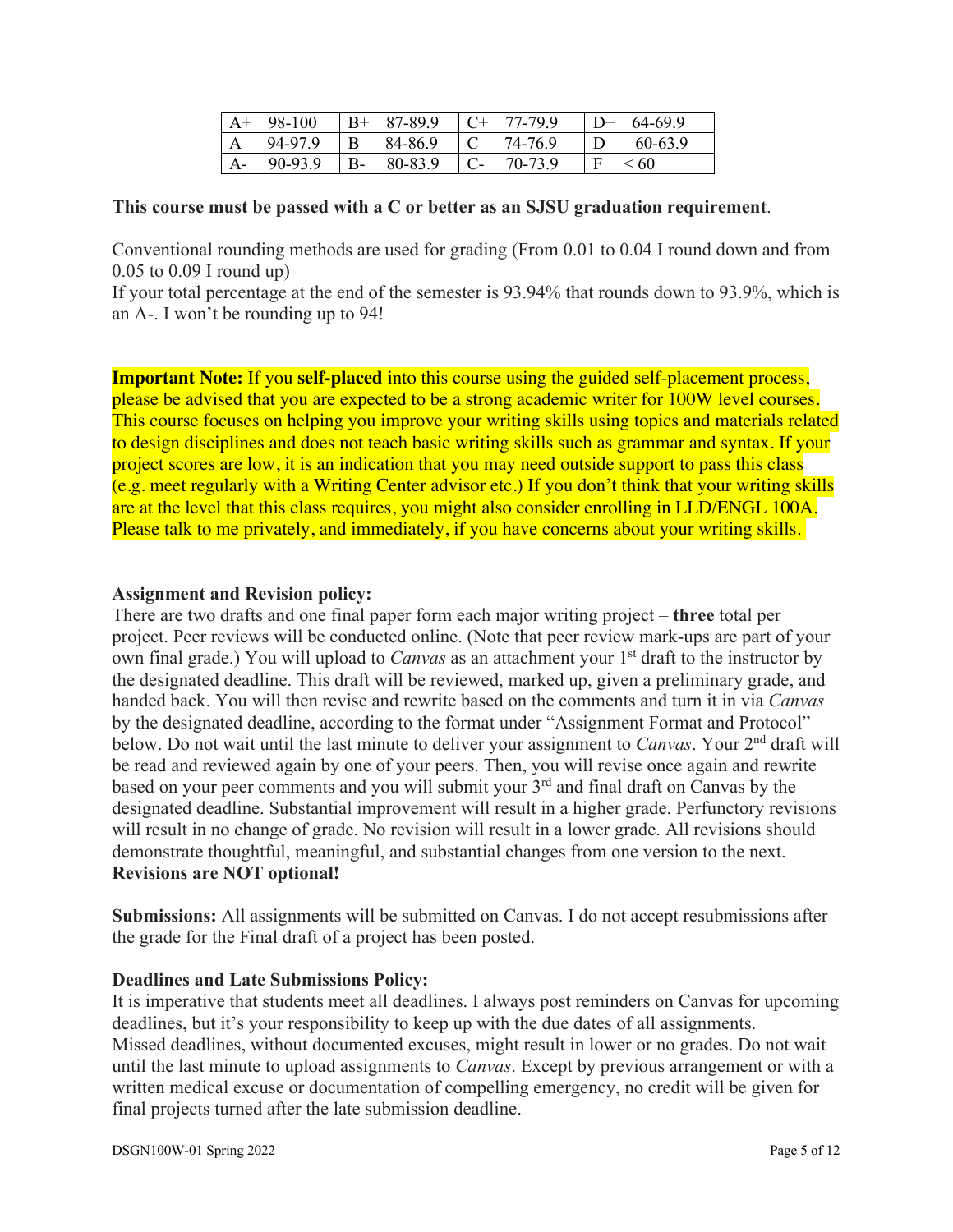Late submissions for the  $1<sup>st</sup>$  and Final drafts will be accepted within 3 days after the original deadline, but you will lose 1 point for every day you're submitting late.

# *No late submissions are accepted for the 2nd draft (Peer Reviews) of the major projects, Discussions, Reflections or Progress Reports, unless there is a previous arrangement.*

#### **Extra Credit:**

Opportunities for extra credit will be determined during the course of the semester.

#### **Assignment Format and Protocol:**

All major writing projects (drafts and final) must be written in **MLA** style and follow these guidelines:

- 1. Writing must be delivered electronically, following these general MLA specifications:
	- a. 12pt font
	- b. 1" margins
	- c. double-spaced
	- d. pages numbered
	- e. student NAME and TITLE on top etc.
- 2. Quotations should be kept to a minimum. Long quotations should be single spaced and indented, with sources credited.
- 3. First Draft will be delivered electronically via *Canvas* (*Turnitin* will be activated) to instructor, who will edit, comment, mark up, and return to author.
- 4. Second Draft will be delivered electronically to peer reviewer, who will comment, mark up, and return to author via *Canvas*.
- 5. Final Text will be delivered electronically via *Canvas* (*Turnitin* will be activated) to instructor. All comments, peer and instructor, must be retained. Do not hit the "Accept Changes" button.
- 6. Work that does not follow all the above guidelines will be returned for re-formatting and/or organizing.

#### **Classroom Protocol**

*Attendance:* You are expected to participate in all class meetings. It is important that you arrive to class on time, as late arrivals are disruptive to everyone. Attendance and active participation are expected at all class sessions. If a student has a prior engagement that requires leaving before the end of class, he/she must inform the instructor before class and not disturb others when leaving.

If you miss a class, it is your responsibility to contact a fellow student to find out what you've missed. Exchange your contact information with 2-3 classmates and check in with them to find out what you missed if you were not able to attend a class.

*Laptops:* Always bring your laptop to class. Laptop computers and all other digital devices are to be turned off, unless authorized by the instructor. When computer use is authorized it is for classroom activities only: no computer games, surfing the web, doing homework for another class, or any activity not related to this class. All that said, we will, at designated times, use our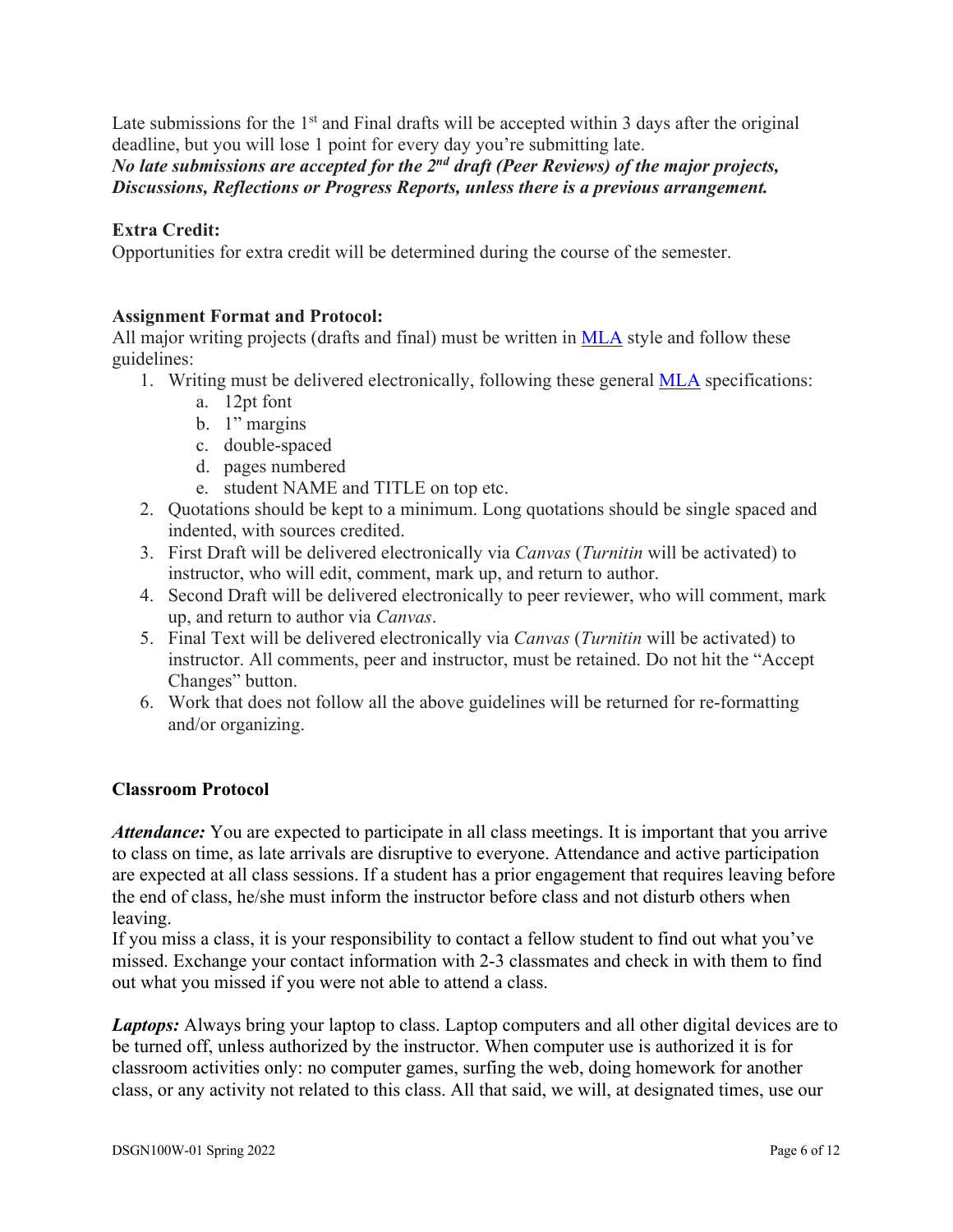laptops in class. So, be sure to bring your laptop to every class.

*Classroom Etiquette:* Show respect to the speakers and to your classmates. This classroom is a safe place for everyone to express their opinions, ideas and points of view freely. Put your cell phone on silent or vibrate and don't text or take calls in class. Emergency food only allowed in class—none that might drip, smell, or make noise. Do not leave anything (paper, bottles, wrappers, etc.) in the room.

*Mask requirement:* According to SJSU's mask mandate, we are all required to wear masks when meeting in person. Please do not remove your masks when inside the classroom. Make sure your nose is fully covered with the mask.

### **Zoom Protocol**

-It is important to attend all mandatory Zoom meetings on time.

-If you have a prior engagement that prevents you from attending a scheduled meeting, you must let me know before the day or time of the meeting.

-If you miss a meeting, it is your responsibility to contact a fellow student to find out what you've missed or watch the recorded lecture available on Canvas. Exchange your contact information with a classmate and check in with them to find out what you missed. -Show respect to the speakers and to your classmates.

**Mute Your Microphone:** To help keep background noise to a minimum, make sure you mute your microphone when you are not speaking.

**Be Mindful of Background Noise and Distractions:** Find a quiet place to "attend" class, to the greatest extent possible.

o Avoid video setups where people may be walking behind you, people talking/making noise, etc.

o Avoid activities that could create additional noise, such as shuffling papers, listening to music in the background, etc.

**Position Your Camera Properly:** Be sure your webcam is in a stable position and focused at eye level.

**Limit Your Distractions/Avoid Multitasking:** You can make it easier to focus on the meeting by turning off notifications, closing or minimizing running apps, and putting your smartphone away (unless you are using it to access Zoom).

**Use Appropriate Virtual Backgrounds:** If using a virtual background, it should be appropriate and professional and should NOT suggest or include content that is objectively offensive or demeaning.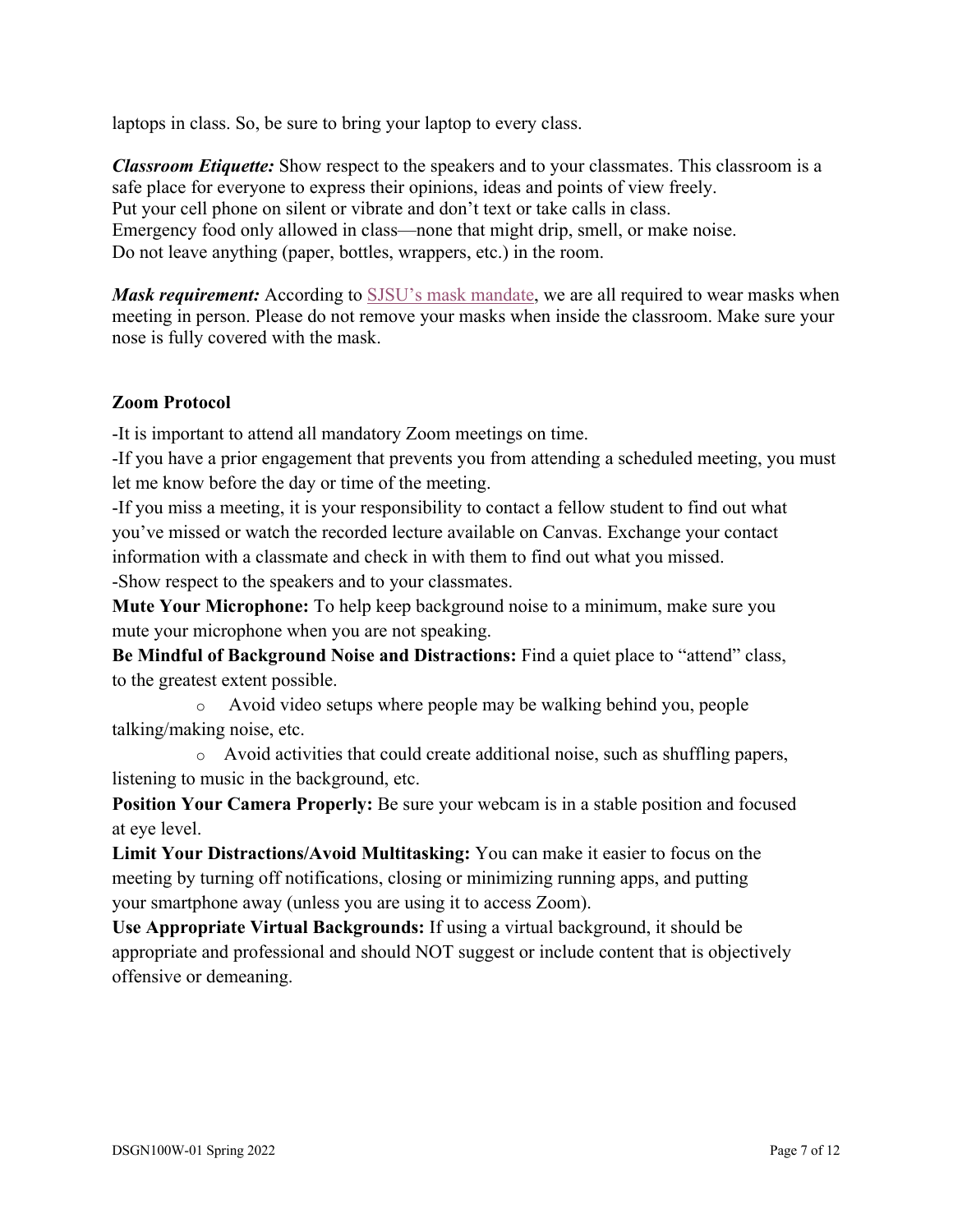#### **Use of Camera in Class**

-You are free to choose whether you want to keep your cameras on or off during the class meetings. However, it would be more respectful towards your classmates if cameras are turned on when you are asked to speak, during oral presentations or when you want to ask a question. -If there are personal reasons that keep you from turning on your camera, please let me know before the day of the meeting or the day of the oral presentations.

-Please do not eat during zoom meetings while your camera and microphone are on. It is inappropriate and disrespectful.

#### **Recording of Zoom Classes**

- **−** University policy (S12-7) requires consent from all individuals who will appear in a class recording. The meetings of this class will not be recorded, unless it is unanimously agreed by all students and instructor.
- **−** Any student that needs accommodations or assistive technology due to a disability should work with the Accessible Education Center (AEC), and the instructor.
- **−** If this course or portions of this course (i.e., lectures, discussions, student presentations) are recorded for instructional or educational purposes, the recordings will only be shared with students enrolled in the class through Canvas. The recordings will be deleted at the end of the semester. If, however, you would prefer to remain anonymous during these recordings, then please speak with the instructor about possible accommodations (e.g., temporarily turning off identifying information from the Zoom session, including student name and picture, prior to recording).
- **−** Students are not allowed to record without instructor permission.
- **−** Students are prohibited from recording class activities (including class lectures, office hours, advising sessions, etc.), distributing class recordings, or posting class recordings. Materials created by the instructor for the course (syllabi, lectures and lecture notes, presentations, etc.) are copyrighted by the instructor. This university policy (S12-7) is in place to protect the privacy of students in the course, as well as to maintain academic integrity through reducing the instances of cheating. Students who record, distribute, or post these materials will be referred to the Student Conduct and Ethical Development office. Unauthorized recording may violate university and state law. It is the responsibility of students that require special accommodations or assistive technology due to a disability to notify the instructor.
- **−** All federal, state, CSU system, and campus regulations on conduct including harassment and discrimination against other students or faculty apply to the online environment, just as in face-to-face instruction.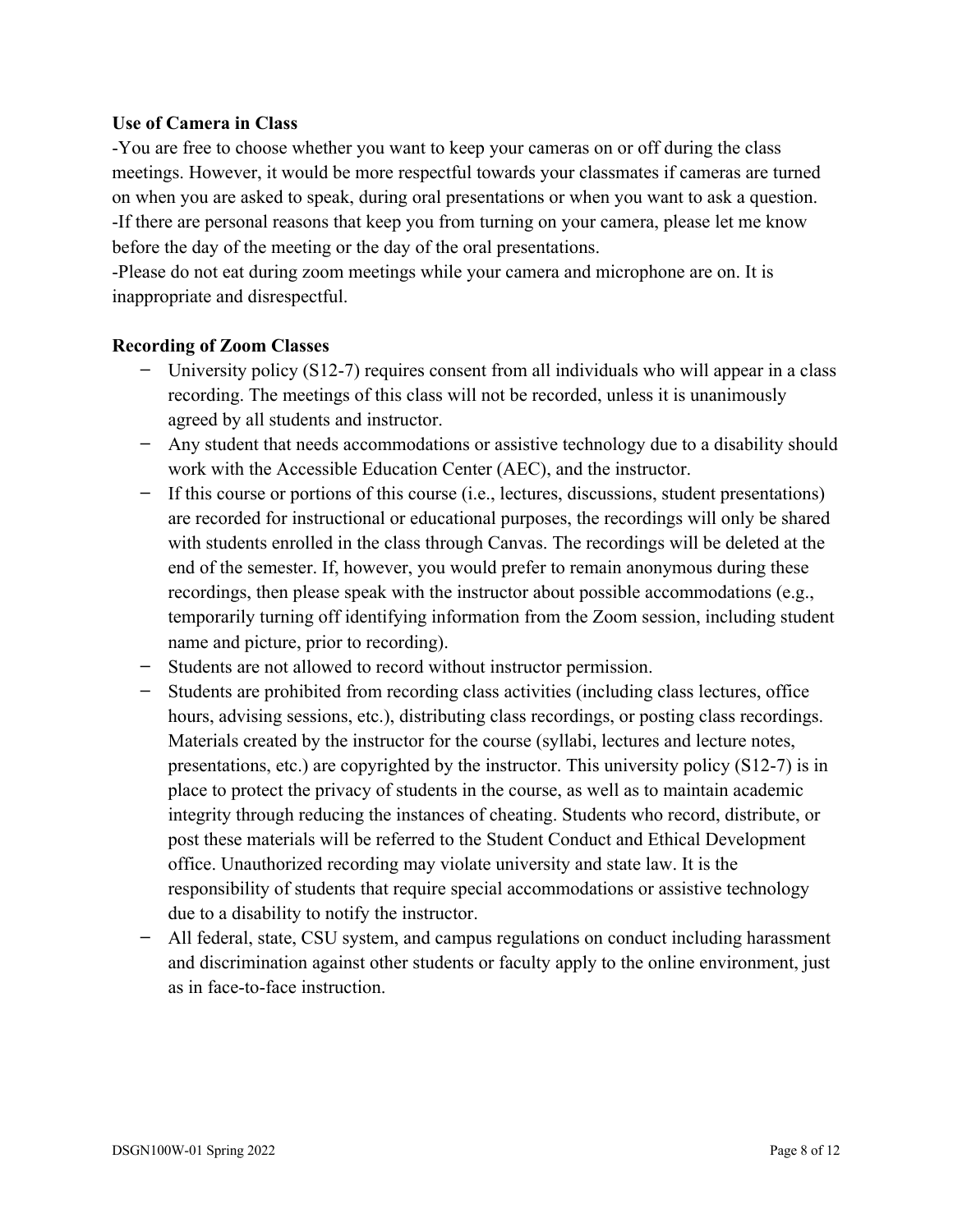#### **SJSU Writing Center**

The SJSU Writing Center is located in Clark Hall, Suite 126. All Writing Specialists have gone through a rigorous hiring process, and they are well trained to assist all students at all levels within all disciplines to become better writers. In addition to one-on-one tutoring services, the Writing Center also offers workshops every semester on a variety of writing topics. To make an appointment or to refer to the numerous online resources offered through the Writing Center, visit at http://www.sjsu.edu/writingcenter

Hints from SJSU Writing Center as to how to be sure to get an appointment:

Appointments do fill quickly at the Writing Center; however, if you're persistent, you can usually get an appointment. Here are a few tips that should be helpful.

1) Check the online system frequently. (Stay signed in and keep refreshing the page.) We have cancellations every day, particularly in the mornings and on Fridays. If you're online and see a cancellation at a time when you're available, you can then snag that appointment.

2) Our schedule rolls out seven days in advance. Every night at around 10:00 PM, a new day becomes available on the schedule. This is the prime time to get an appointment--it just requires some planning ahead. (And make sure you click "next week" on the schedule to see all available appointments.)

3) Lastly, you're always welcome to visit the Writing Center in person and add your name to our daily wait list; you can use our lobby as a study area to wait for an appointment. If you're there and ready to go for a session, you'll have priority to get any session that becomes available at the last minute (due to no-shows or cancellations).

#### **University Policies**

Per University Policy S16-9 *(http://www.sjsu.edu/senate/docs/S16-9.pdf)*, relevant information to all courses, such as academic integrity, accommodations, dropping and adding, consent for recording of class, etc. is available on Office of Graduate and Undergraduate Programs' Syllabus Information web page at http://www.sjsu.edu/gup/syllabusinfo/.

#### **Academic Integrity**

The SJSU Catalog defines plagiarism as follows (https://www.sjsu.edu/studentconduct/docs/SJSU-Academic-Integrity-Policy-F15-7.pdf ):

1.2.1 Plagiarism. At SJSU, plagiarism is the act of representing the work of another as one's own (without giving appropriate credit) regardless of how that work was obtained, and submitting it to fulfill academic requirements.

Plagiarism at SJSU includes but is not limited to: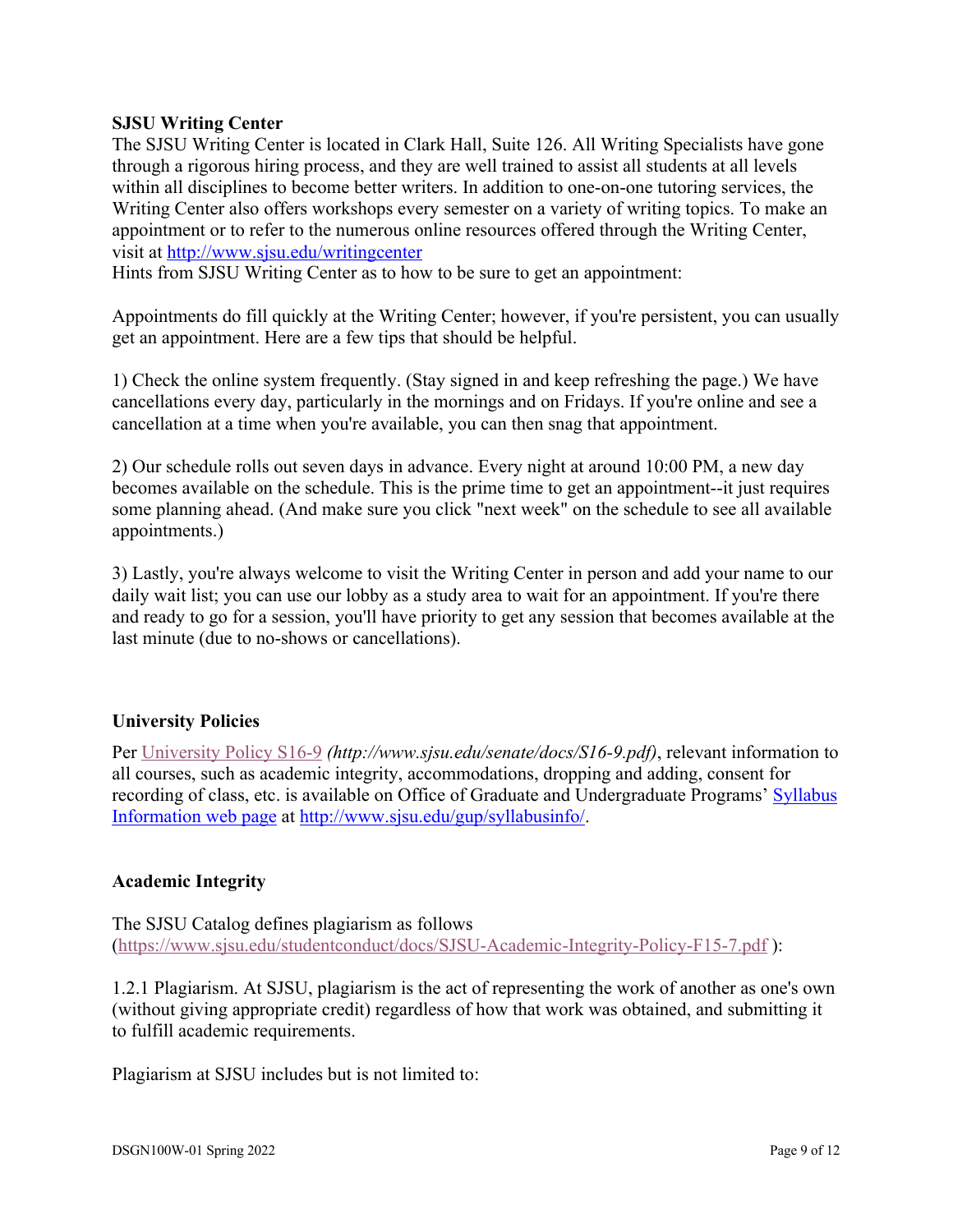1.2.2 The act of incorporating the ideas, words,

sentences, paragraphs, or parts thereof, or the specific substance of another's work, without giving appropriate credit, and representing the product as one's own work, and

1.2.3 Representing another's artistic/scholarly works such as musical compositions, computer programs, photographs, paintings, drawing, sculptures or similar works as one's own.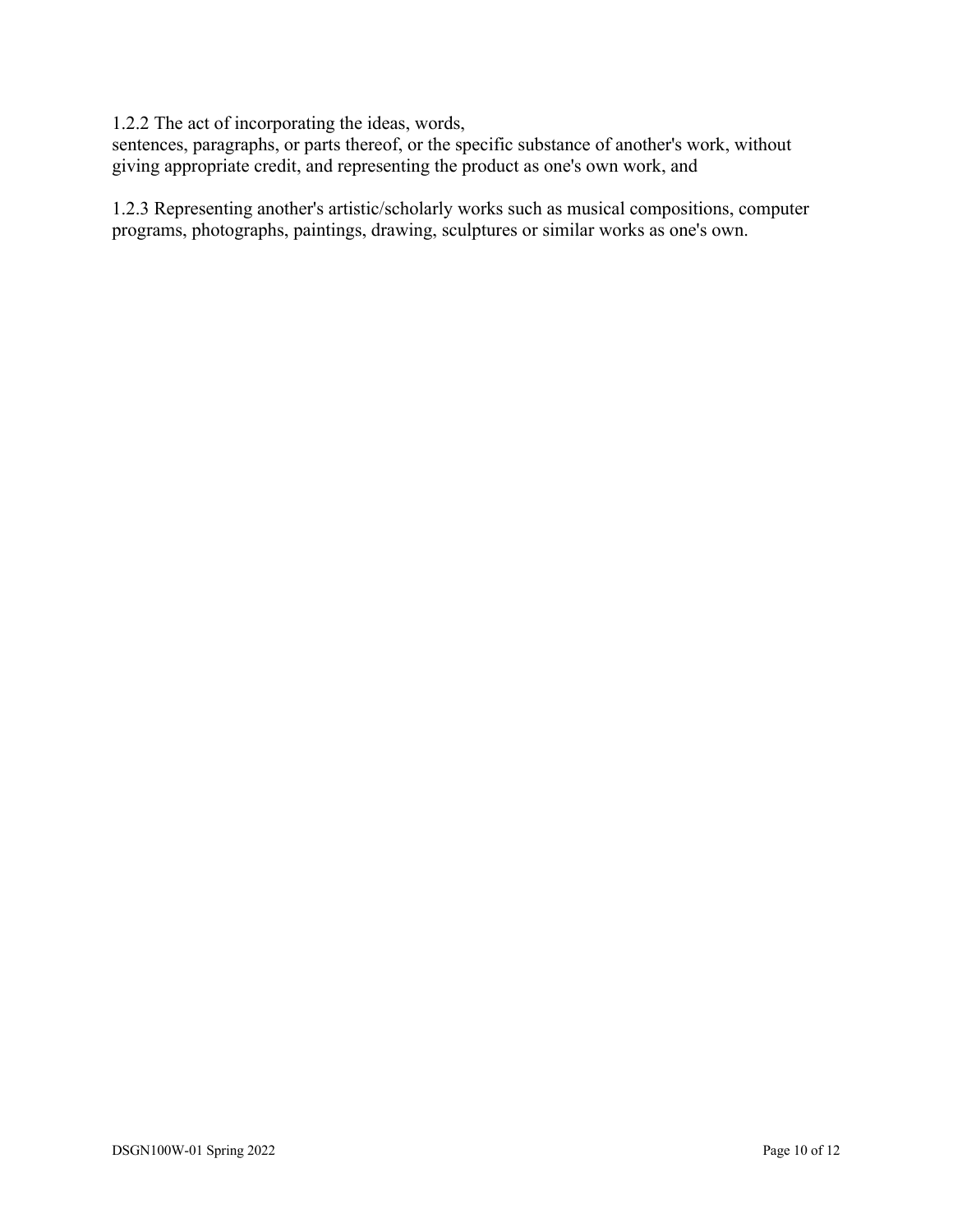# **DSGN 100W- 01 / Spring 2022**

# **Course Schedule**

*The schedule is subject to change with fair warning; changes will be announced and posted on Canvas.* 

| Week           | <b>Date</b>       | <b>Topics</b>                                                                                 | <b>Assignments</b>                                                                             |
|----------------|-------------------|-----------------------------------------------------------------------------------------------|------------------------------------------------------------------------------------------------|
|                | 1/26              | Introduction.                                                                                 | <b>Due: Introduction Discussion on</b>                                                         |
|                |                   |                                                                                               | Canvas                                                                                         |
| $\overline{2}$ | 1/31              | Project 1-Resume & Cover Letter: Intro<br>and Guidelines                                      |                                                                                                |
|                | 2/2               | Resume & Cover Letter: Guidelines and<br>Examples. Identifying common mistakes.               | <b>Due: Discussion 1</b>                                                                       |
| $\overline{3}$ | 2/7               | Resume & Cover Letter: Practice and<br>Examples.                                              | Due: 1 <sup>st</sup> Draft Project 1<br>(Submission on Canvas for<br><i>instructor review)</i> |
|                | 2/9               | Resume & Cover Letter: Read What Do<br>Employers Really Want. Interview's Do's<br>and Don'ts. |                                                                                                |
| $\overline{4}$ | 2/14              | Resume & Cover Letter: Replying to an<br>online job posting.                                  | Due: In-class Writing Activity 1                                                               |
|                | 2/15              |                                                                                               | Due: 2 <sup>nd</sup> Draft Project 1                                                           |
|                | (Tuesday)         |                                                                                               | (Submission on Canvas for Peer<br><b>Review</b> )                                              |
|                | 2/16              | Resume & Cover Letter: Peer Review 1                                                          | <b>Due: Peer Review 1</b>                                                                      |
|                | 2/18<br>(Friday)  |                                                                                               | <b>Due: Reflection 1</b>                                                                       |
| 5              | 2/21              | Resume & Cover Letter: Read 5 New<br>Design Careers, Portfolios                               | Due: FINAL Project 1<br>(Submission on Canvas)                                                 |
|                | 2/23              | Project 2-Product Review: Intro and<br>Guidelines, Read Who Made That Soy Sauce<br>Dispenser? |                                                                                                |
| 6              | 2/28              | Product Review: Guidelines and Examples.<br>Thesis statement.                                 | <b>Due: Discussion 2</b>                                                                       |
|                | 3/2               | Product Review: How to do research.<br>Descriptive paragraphs. MLA Style.                     |                                                                                                |
| $\overline{7}$ | 3/7               | Product Review: Examples, practice. MLA<br>style practice.                                    | Due: 1 <sup>st</sup> Draft Project 2<br>(Submission on Canvas for<br><i>instructor review)</i> |
|                | 3/9               | Product Review: Object analysis. Read<br>Humble Masterpieces MoMA                             |                                                                                                |
| 8              | $3/14$            | Product Review: The ideal smartphone.                                                         | Due: In-class Writing Activity 2                                                               |
|                | 3/15<br>(Tuesday) |                                                                                               | Due: 2 <sup>nd</sup> Draft Project 2<br>(Submission on Canvas for Peer<br><b>Review</b> )      |
|                | 3/16              | Product Review: Peer Review 2                                                                 | <b>Due: Peer Review 2</b>                                                                      |